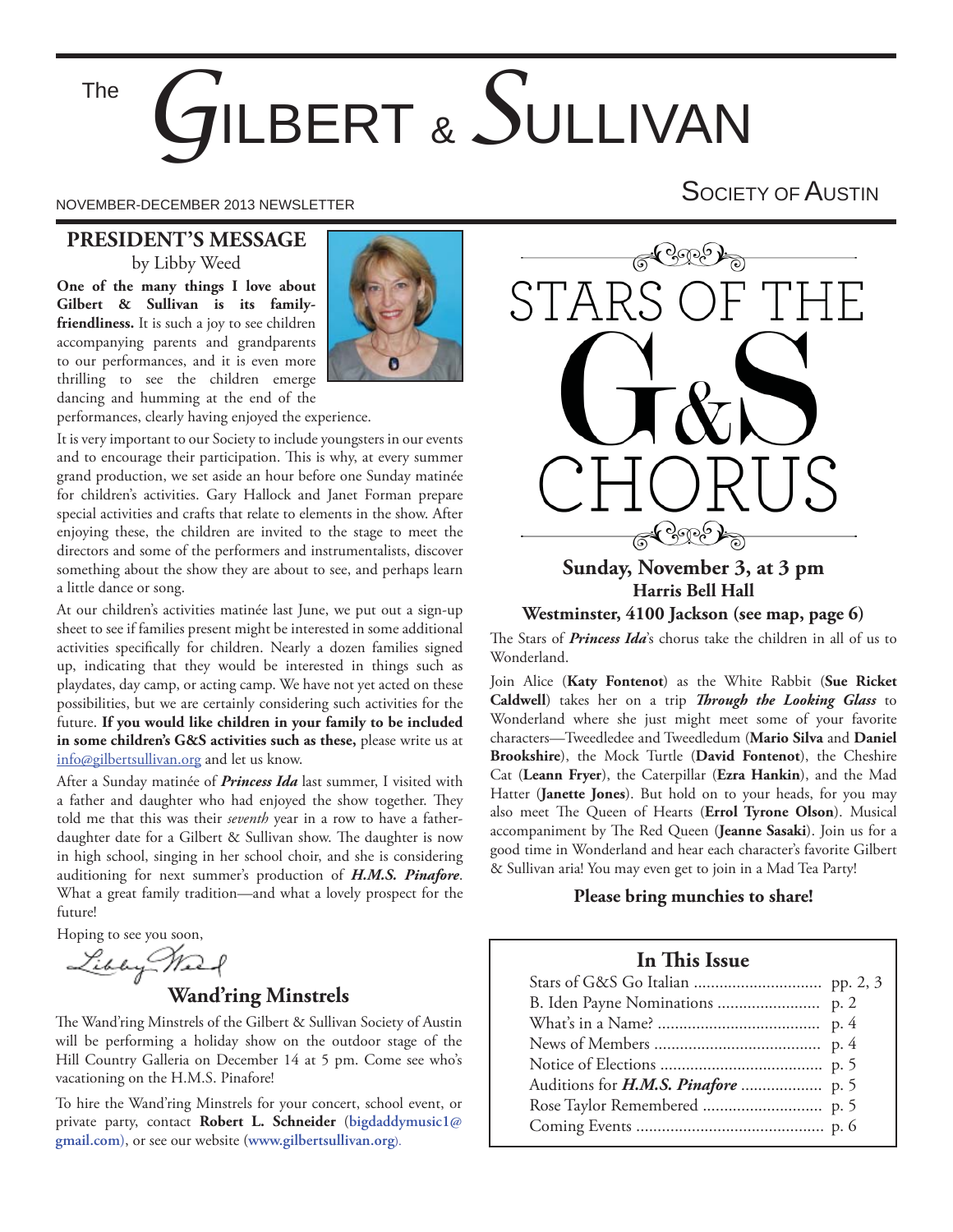#### **Stars of G&S Go Italian by Reba Gillman**



At 3 pm on Sunday, September 8, an estimated 130 people gathered in Harris Bell Hall at the newly enlarged and revamped Westminster Manor, for a delightful musical trip to Italy, organized by the wonderful **Janette Jones**, and supported by the orchestral accompaniment provided by skilled pianist **Jeanne Sasaki**. About half the audience were Westminster residents;

the rest were G&S members and friends who were drifting in as they fi nally found their way to the hall. President **Libby Weed**  welcomed us and suggested a preshow sing-along to allow more time for lost and wandering audience members to find the hall. Robert L. **Schneider** took over, demonstrating his Wand'ring Minstrels skills as he sang several well known tunes and interacted enthusiastically with audience members, encouraging them to join in the singing.

The program proceeded easily, with constant refreshing remarks from emcee Janette. Everything flowed smoothly and securely, although later information suggested many on-the-spot changes, adaptations, and simple substitutions to illustrate the imagined honeymoon of Princess Ida and Prince Hilarion in Italy. Our G&S singers are well trained and seem well able to navigate uncertain conditions and spontaneous inspiration. The Show Must Go On!

As we began the program Jeanette introduced the excellent pianist, Jeanne Sasaki, and the page turner, Cody Ireland. Jeanne played everything with orchestral grandeur, supporting the singers whatever they sang, whether well planned ahead or hastily substituted within the last two hours. The program listed **Amelia Ciskey** and Leonard **Johnson** who had to drop out at the last minute, and the actual performers **Patricia Combs**, **Wayne J. Davis**, **David Fontenot**, **Rosa Harris**, **Angela Irving**, **June Julian**, **Robert L. Schneider**, and **Brittany Trinité**. All had sung in this year's *Princess Ida*, except Wayne, who sang in our 2012 *Patience*, and familiar performer June, who last sang the title role in our 2009 *Iolanthe*.

Robert sang "That's Amore" (by Warren & Brooks), Rosa sang "When a Merry Maiden Marries" (Tessa in *The Gondoliers* by G&S), Angela sang "Deh Vieni, Non Tardar" (Susanna, *Le Nozze di Figaro*, Mozart), David sang "Rising early in the morning" (Giuseppe, *The Gondoliers*), in which he sings of the kingly chores the two Republican gondoliers enjoy performing every day. Then, instead of Leonard singing the beautiful Donizetti love aria "Una furtiva lagrima," Janette stepped in to sing "On the day that I was wedded To your admirable sire" (Duchess, *The Gondoliers*) which Jeanne had helped Janette dig out of her memories (she performed the part of the Duchess many years ago). Janette does not usually sing in performances she has programmed and directed. Then June took on adapted parts of the entire *Gondoliers* first act finale, singing "Kind sir, you cannot have the heart" (Gianetta, *The Gondoliers*), Brittany sang "Smani implacabili" (Dorabella, *Cosi fan tutte,* Mozart), Robert sang "I stole the prince" (Don Alhambra, *The Gondoliers*) in which he makes clear that "… there is no manner of doubt, No probable, possible shadow of doubt, no possible doubt whatever" that one of the gondoliers is the Prince, but it is impossible to say which. At this point Amelia was to have sung Susanna's aria from

Mozart's *Le Nozze di Figaro* in which she dresses the flirtatious boy Cherubino as a girl with instructions on what to do to fool the Count, his boss. Since Cherubino's well-known aria "Voi che sapete" is studied by many a female student singer, the cast thought it a good joke to have four Cherubinos sing it, and Patricia, June, Angela and Janette did it very well. Next we had the pleasure of hearing Wayne sing the lovely tenor aria, "Take a pair of sparkling eyes" (Marco, *Th e Gondoliers).* Patricia sang the dramatic "Stella del marinar" (*La Gioconda*, Ponchiello). Rosa and Angela sang "After sailing to this island" (Tessa and Gianetta, *The Gondoliers*)—the two young new brides got tired of waiting for the return of their gondolier husbands and sailed over the hazardous sea to join them. Robert sang the famous aria "Madamina, il catalogo e questo" (Leporello, *Don Giovanni*, Mozart) in which he lists all the ways, menial, heroic, useful, he serves his demanding master. Patricia and David sang the charming duet "To help unhappy commoners and add to their enjoyment" (Duke and Duchess, *The Gondoliers*), which immediately follows the song the Duchess sang much earlier, "On the day that I was wedded." Next June substituted for Amelia singing with Robert "La ci darem la mano" (Zerlina and Don Giovanni, *Don Giovanni*, Mozart). The Don aims to seduce the lovely young servant girl but she finally comes to her senses and escapes his blandishments. Swooping back to the third song in *Gondoliers*, David as the Duke sang, leaving out the choral responses of his suite, "In enterprise of martial kind, When there was any fighting, He led his regiment from behind—He found it less exciting." June closed the prepared program by singing the beautiful grand aria "Stridono lassu" (*I*  Pagliacci, Leoncavallo). Then David moved forward to sing the familiar lead-in to our traditional closing, and all rose to sing "Hail, Poetry" (*The Pirates of Penzance*) followed by "Now to the banquet we press" (*The Sorcerer*). Janette stepped forward to invite all to partake of the delicious morsels on the table at the back of the room, and to announce that the cast wished to dedicate this performance to **Rose Taylor**, beloved teacher, performer, and friend.

I joined the happy crowd gathering round to chat and munch and caught the ear of one of the singers. She explained to me that Rose had suffered a massive heart attack a few days earlier and was now in hospice, a fact that few persons present knew. In the rehearsal just preceding the performance necessary changes had been made to the program, and the cast had sung with all their hearts. Rose died a week later.

#### *Princess Ida***'s Michelle Haché and Jeffrey Jones-Ragona Nominated for B. Iden Payne Awards**

The B. Iden Payne Awards Council has announced nominations for the 2012-2013 Season Awards. Our 2013 Grand Summer Production of *Princess Ida* received 2 nominations: **Michelle**  Haché for Outstanding Lead Actress in the Musical Theatre category, and Jeffrey Jones-Ragona for Outstanding Music Direction. Our set designer, **Ann Marie Gordon**, received nominations for two other productions: *Qualities of Starlight* and WATER. Congratulations to Michelle, Jeffrey, and Ann Marie! Winners of the awards will be announced on Tuesday, November 5, at Stateside at the Paramount.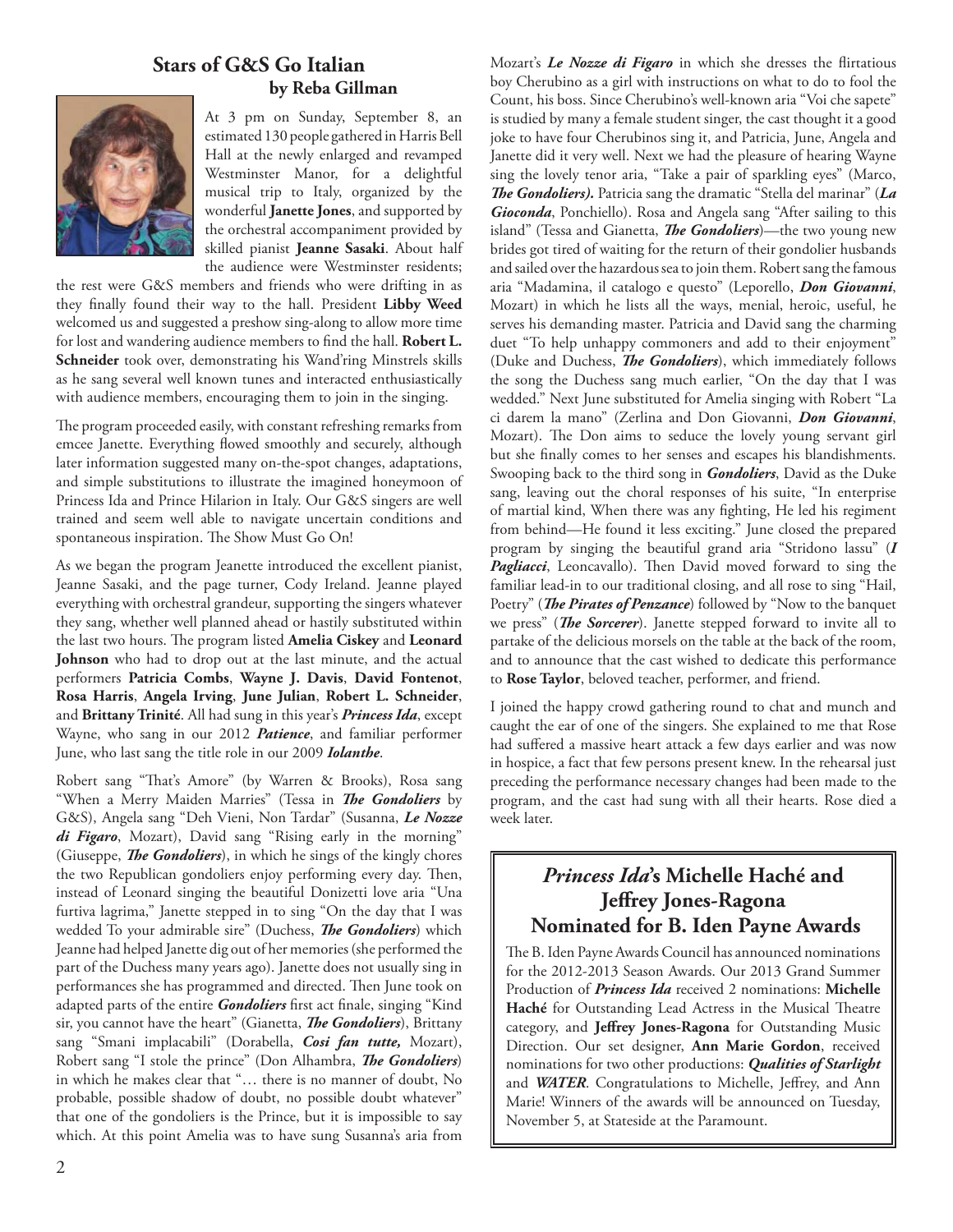### **Stars of G&S Go Italian**

*photos courtesy Sue Ricket Caldwell see more at* **gilbertsullivanaustin.smugmug.com**



























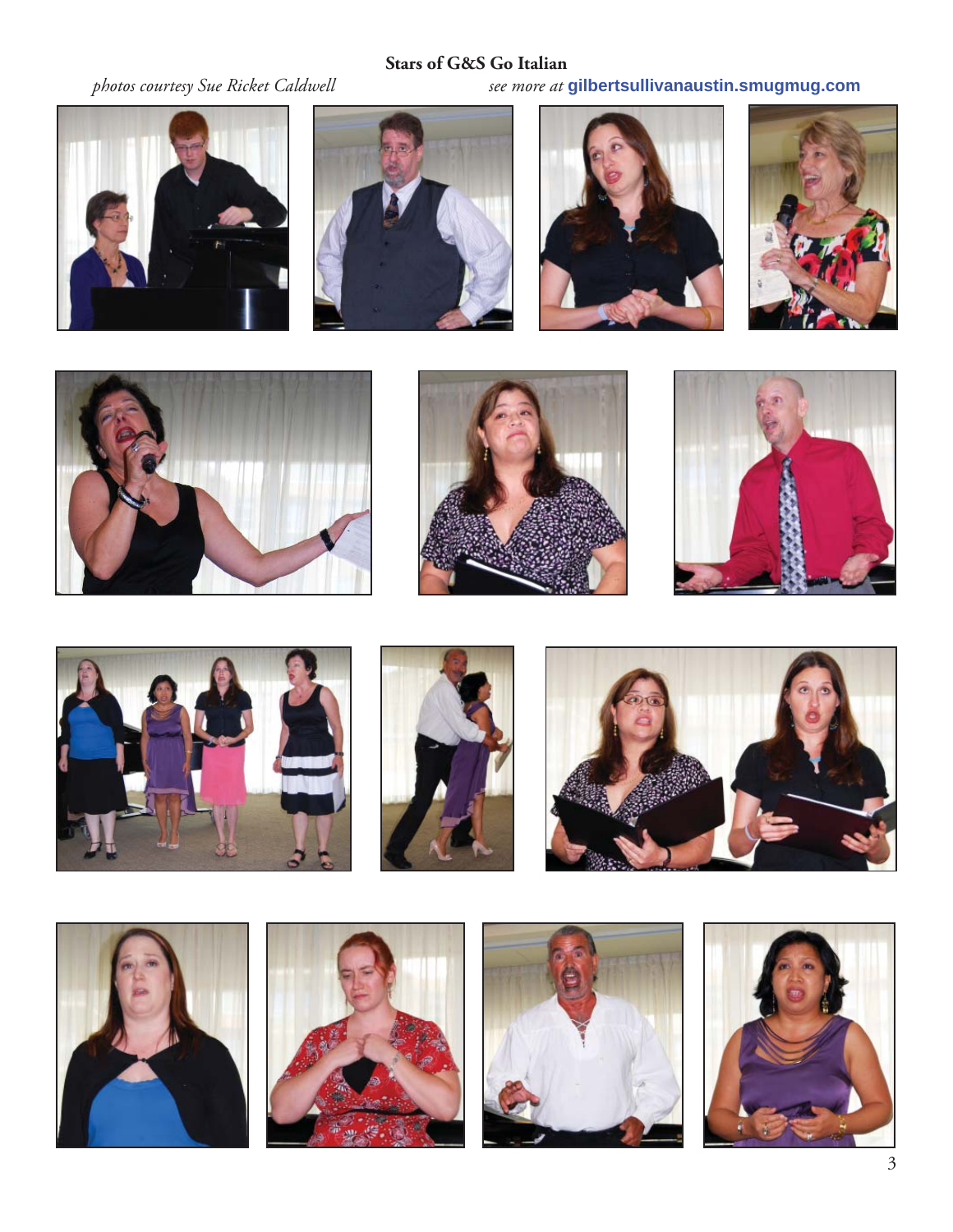#### **What's in a Name? (Sometimes, a lot, actually . . . ) by Ralph MacPhail, Jr.**



When Little Buttercup inquires about the identity of a lovesick sailor aboard H.M.S. *Pinafore*, the Boatswain answers:

That is the smartest lad in all the fleet-Ralph Rackstraw!

The bumboat woman replies:

Ralph! That name! Remorse! Remorse!

I hope you'll experience no remorse in deciding to read this column, which will concern itself with the names of the various characters in Gilbert & Sullivan's first international hit and still a firm favorite with Savoyards everywhere, *H.M.S. Pinafore.*

And while the name of the opera is so familiar to many that they don't even notice its irony, I want to focus on the names of the *characters* rather than on their ship.

Let's start with Sir Joseph Porter, K.C.B. After all, Gilbert did, listing him first in his *Dramatis Persona* because Sir Joseph is 1) a male and 2) of highest professional rank among the characters (though not the highest in social rank; this topsy-turvy state of things needs a column devoted to it alone).

What does Sir Joseph's name tell us? He's a knight of the realm, a Knight Commander of the Bath (K.C.B.) in fact. Harry Benford tells us in his *Gilbert & Sullivan Lexicon* (www.GSOpera.com/lexicon) that K.C.B. is "one of the highest orders of knighthood" and notes that literal knightly bathing as ritualistic purification dates from as early as the 11<sup>th</sup> century. *I* think Gilbert was making a sly joke in bestowing this order on Sir Joseph, First Lord of the Admiralty, "the lord who rules the water."

But there's more! Sir Joseph's knighthood throws his family name into eclipse. But surely Gilbert's selection of "Porter" (a doorkeeper, a luggage carrier, a cheap beer) was not an accidental choice for a world-class parvenu such as Sir Joseph!

Hebe, "Sir Joseph's First Cousin," has a name defined in the OED as "youthful, prime," and as Martyn Green also points out in his *Treasury of Gilbert & Sullivan,* "she usually is"! (In fact, Hebe in Greek mythology was the Goddess of Youth, the daughter of Zeus and Hera.)

"Little Buttercup" is one of the most famous characters in all Gilbert & Sullivan (and has one of the most famous songs), but only careful program readers know that Gilbert gave this peddler woman and former nurse a "real" name as well: Mrs. Cripps. While working on this column, I did an online search on "cripps"—and found this definition: "A large error. A mistake with large consequences." If you know what *I* know of what *Mrs. Cripps* knows, this is a surprisingly apt appellation for the lady, which Gilbert makes clear in Little Buttercup's revelation at the end of *H.M.S. Pinafore*. (This online source [www.urbandictionary.com] says this definition is "Derived from Dave Cripps - chief disastoror [*sic*] extraordinaire. 'Oh no, I've done a right Cripps here.'" Scholarly integrity leads me reluctantly to admit that this definition probably evolved a century after *H.M.S. Pinafore* was launched and that "cripps" does *not* appear in the *OED.* Let's decide to call it topsy-turvy irony. [And the *West Side Story* gang is called the Crips—with but one p.])

Gilbert loved the sea, and his financial success led to the purchase of yachts which he enjoyed sailing. It shouldn't be surprising then to find that many of his sailors aboard H.M.S. *Pinafore* have names that are also names of various parts of a ship's rigging: Dick *Deadeye*, Bill *Bobstay*, Bob *Becket*. (Hie thee to www.GSOpera.com/lexicon for corroborative detail.)

But what of Ralph *Rackstraw*'s family name? It doesn't appear to have the same legitimate etymological pedigree of those of his fellow sailors. The indefatigable Harry Benford notes, however, that "rack" appeared in a 1921 seaman's manual as "slang for a berth." It's not too large a leap to assume that straw made such a berth more comfortable.

As for Ralph's first name, we know that Gilbert meant for it to be pronounced "Rafe" for Buttercup rhymes "Ralph" with "waif" in her revelation at the end. I have a small file (somewhere!) on various theories of how "Ralph" came to be pronounced "Rafe" in England, but none are entirely satisfactory. (I *do* know, however, that I became "Rafe" while directing a production of *H.M.S. Pinafore* near Richmond, Virginia in 1981—"a many years ago," as Mrs. Cripps sings.)

Finally, let's look at that name of the eponymous ship. Legend has it that W. S. Gilbert originally called his work *H.M.S. Semaphore* (which rhymes, of course, with "one cheer more"). This legend also has it that the change was suggested by Arthur Sullivan, the librettist's composer. In my nearly fifty years of reading the literature on Gilbert & Sullivan, I don't remember seeing a *primary* source that confirms this.

However, it was a most apt substitution. Life aboard H.M.S. *Pinafore*  was as topsy-turvy as anything Gilbert ever created (a kind captain, a polite crew, immaculate cleanliness, no profanity with civility to all, etc.). How delightful that instead of naming his ship after a mode of naval communication, Gilbert (and Sullivan?) named it after a Victorian child's smock!

#### **NEWS of our MEMBERS**

Our President, **Libby Weed**, was on the radio from noon to 1 pm on Thursday, October 1. Did you hear her? She was helping with the KMFA fund-raiser and was interviewed by Dianne Donovan. Dianne is always very supportive of our work and was very interested in what Libby had to say about our recent *Princess Ida* and the upcoming *H.M.S. Pinafore*. **Ralph MacPhail, Jr.**, our Artistic Director, called in with a pledge while she was on the air.

Our Princess Ida, **Michelle Haché**, is the Musical Director for *Peter Pan*, which is now in rehearsal and opens on November 15 at the Palace Theater in Georgetown.

**Spencer Reichmann**'s Junior Recital will be at the Texas State University Music Building on Dec. 3 from 8 to 9 pm. The program includes pieces by Franz Schubert and Ambroise Thomas.

The Texas Early Music Project (TEMP) presented "TEMP Goes to the Opera" on September 21 and 22. Their performers included several singers that have performed with our Society including **Meredith Ruduski**, **Lisa Alexander** and **Brett Bachus**. **Allison Welch**, our GLOO Oboist, performed in the orchestra. Allison is also the Managing Director of TEMP. TEMP has an ambitious series of concerts scheduled this season, the next one being on December 13-15. More information is available at **www.early-music.org**.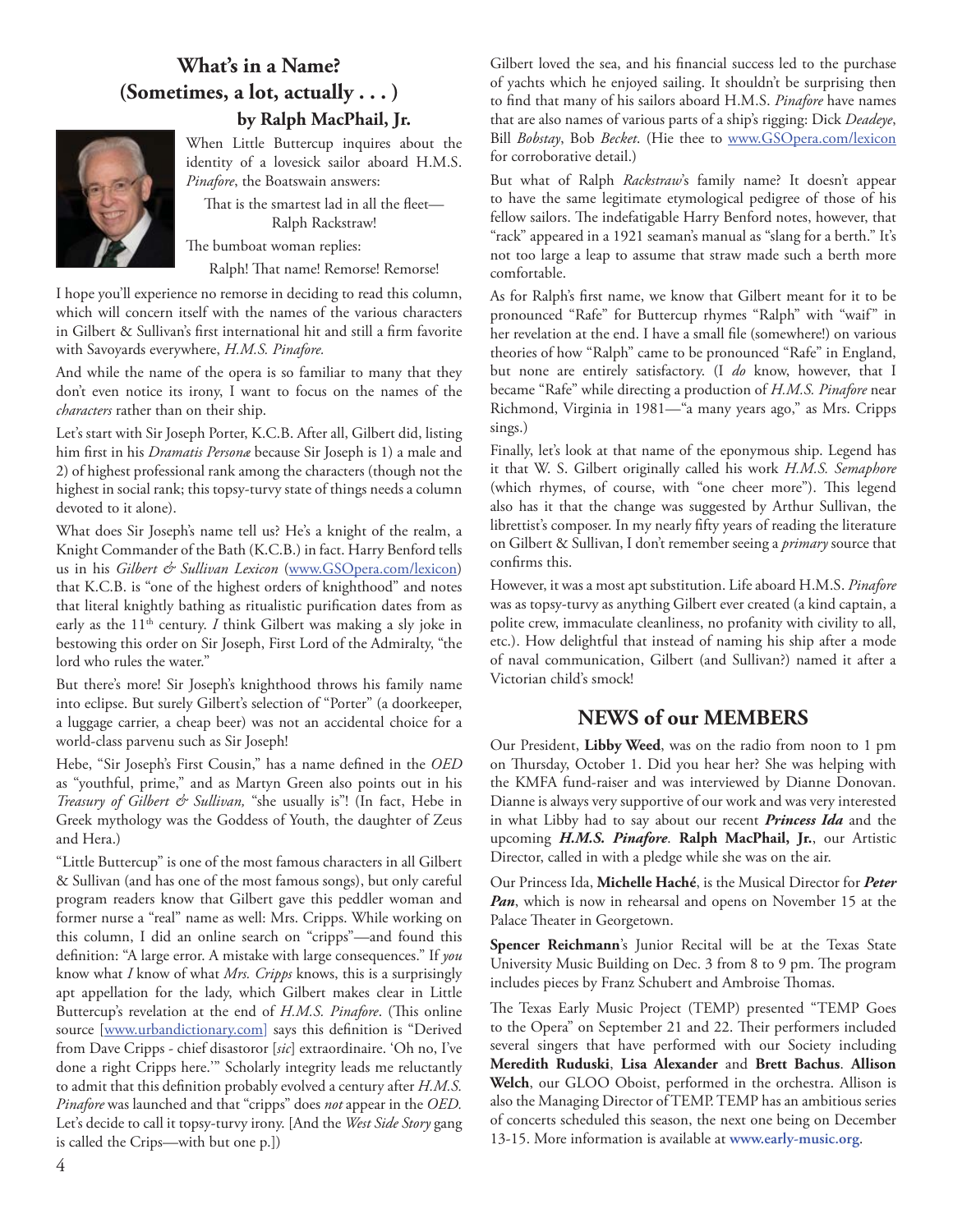|                                                                                                                                                                                                      | <b>MEMBERSHIP FORM</b>                                                                                                                                                                                                                                                                                                                                                                          |  |
|------------------------------------------------------------------------------------------------------------------------------------------------------------------------------------------------------|-------------------------------------------------------------------------------------------------------------------------------------------------------------------------------------------------------------------------------------------------------------------------------------------------------------------------------------------------------------------------------------------------|--|
|                                                                                                                                                                                                      | We encourage you to join our Society. If you are a member, please check your membership renewal on the top of the mailing label.<br>If expired or near expiration, your membership needs to be updated! To correct your address, renew your membership, or become a<br>member, complete this form, and mail it to us with your check, payable to "GSSA", or call to join (512) 472-4772 (GSSA). |  |
| Please check a membership category:                                                                                                                                                                  |                                                                                                                                                                                                                                                                                                                                                                                                 |  |
| $\Box$ Individual (\$20-\$29)<br>Family/Group (\$30-\$49)<br>$\Box$ Patron (\$50-\$99)<br>Grand Duke or Duchess (\$100-\$249)<br>$\Box$ Major General (\$250-\$499)<br>$\Box$ Pooh-Bah (\$500-\$999) | Does your company match donations? ____________________<br>I'd like to volunteer. I'm interested in:                                                                                                                                                                                                                                                                                            |  |
| □ Pirate King (\$1000-\$2499)<br>$\Box$ Savoyard (\$2500 & up)                                                                                                                                       |                                                                                                                                                                                                                                                                                                                                                                                                 |  |
| We are proud to list our members in our programs, but if you would prefer NOT to be listed in our programs, please check here: $\Box$                                                                |                                                                                                                                                                                                                                                                                                                                                                                                 |  |

#### **Notice of Elections**

The Society will elect members of the board for 2014 at the Annual Meeting on Sunday, January 5, 3 pm, at Westminster Harris Bell Hall. If you have an interest in serving on the board, please contact nominations committee chair, **Reba Gillman**, at (512) 327-2277 or rgillman@austin.rr.com. Reba and committee members **Diane Radin** and **Allan Longacre** will prepare a nomination slate to be published in the January newsletter. Our board is an excellent group of men and women, each of whom has specific roles and works throughout the year to conduct business and bring the joys of G&S to our community.

#### **Send Us Your News!**

The next newsletter should arrive near the end of the year; the deadline for submissions is December 4. Please send your news to  $news@gilbertsullivan.org.$  Thanks!



#### **Auditions for** *H.M.S. Pinafore*

Auditions for our summer 2014 production of *H.M.S. Pinafore* will take place on March 1 and 2 at Genesis Presbyterian Church at 1507 Wilshire Boulevard. Look for more details in future newsletters.

#### **Rose Taylor Remembered**

#### by Bill Hatcher

The life and music of Rose Taylor were honored at a memorial service on Tuesday, October 1, at University Methodist Church. Strong attendance conveyed the affection that so many had for her. Family and close friends were seated just before the service started, and then the choir and clergy entered in a procession. The choir included several singers who have performed on stage for our Society. Cindy Sadler, who has also performed with us, was seated in the chancel with the choir and sang a beautiful solo. Adrienne Inglis, also seated in the chancel, played a flute solo and accompanied some of the singing. Adrienne has occasionally played flute for our productions as a member of the Gillman Light Opera Orchestra. Several of Rose's relatives spoke, as did her husband Russ Prickett. All spoke well and with poise despite the difficulty and emotion of the situation. The tales and recollections told more about her than I knew, but I could recognize in them the Rose that I knew from talking to her in the theater. She was always so cheerful and encouraging. She was enthusiastic about our shows and interested in our talented performers, many of whom she knew well and some of whom had studied with her. These same qualities made her beloved in her family and among her students. How she will be missed!

In addition to the singing of the soloist and the choir there was congregational singing, and I don't know when if ever I have heard better. I felt that the beauty of the singing was a tribute to her memory, and how could it be any different? The church was undoubtedly filled with her musical friends and colleagues. Looking around I saw so many people from our Society's past productions and from our Board of Directors.

Rose performed onstage for our Society as Lady Jane in *Patience* in 1999 and as Katisha in *The Mikado* in 2005. She also sang in various musicale programs, including a fundraising event at St. Stephen's held in honor of Jess Walters. She is remembered lovingly by her students and was a faithful mentor. She meant a great deal to our Society. The attendance of so many of our members was a moving reminder of her importance to The Gilbert & Sullivan Society of Austin.

#### **NOTE**

A concert honoring Rose Taylor will be held at 2 pm at UT's Bates Recital Hall on Sunday, January 26, 2014. Jeffrey Jones-Ragona is organizing a portion of the program that will feature numbers from the Gilbert & Sullivan canon.